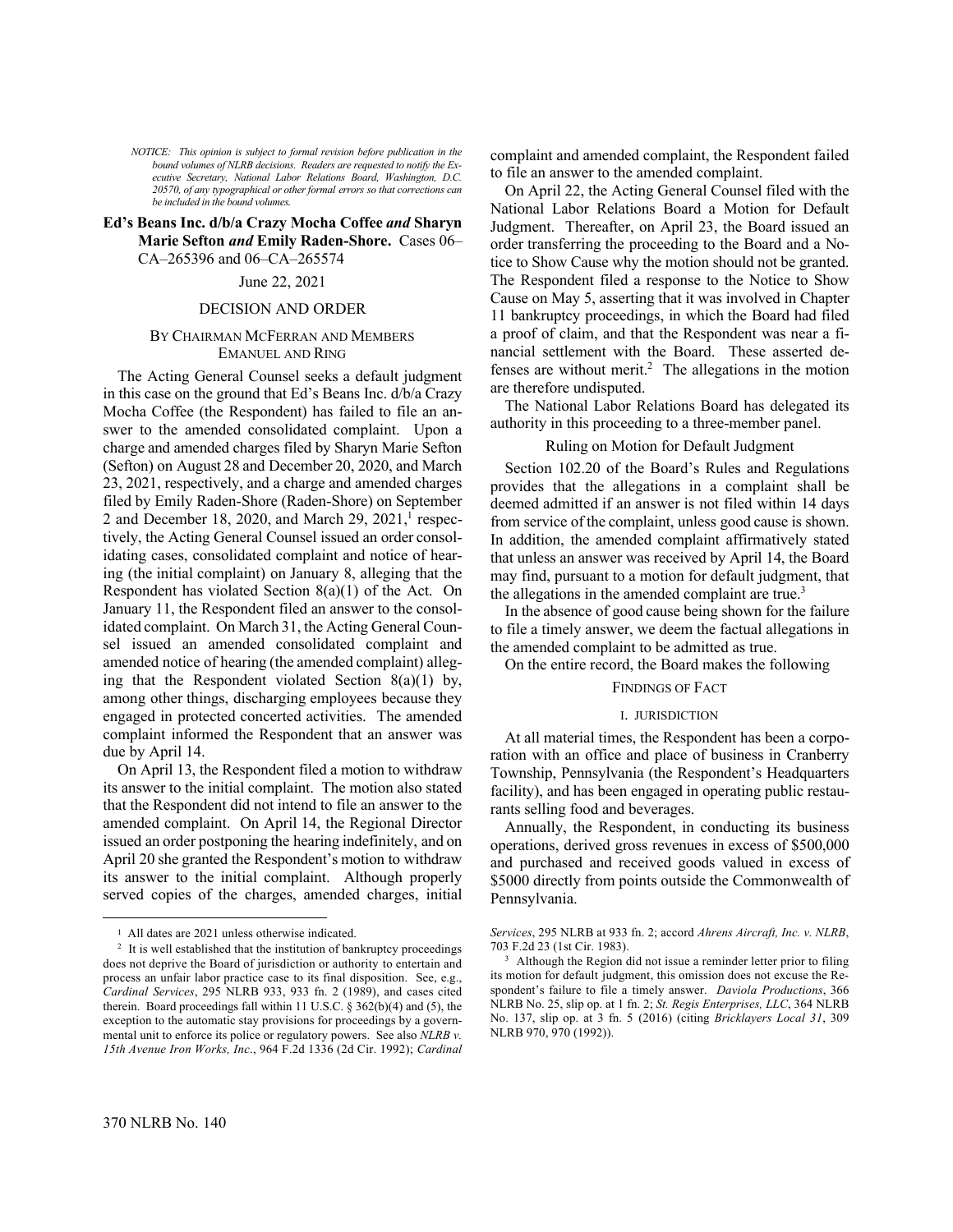We find that the Respondent is an employer engaged in commerce within the meaning of Section 2(2), (6), and (7) of the Act.

### II. ALLEGED UNFAIR LABOR PRACTICES

1. At all material times, the following individuals held the positions set forth opposite their respective names and have been supervisors of the Respondent within the meaning of Section 2(11) of the Act and agents of the Respondent within the meaning of Section 2(13) of the Act:

| Edward Wethli   | President and Owner |
|-----------------|---------------------|
| Kim Garrett     | General Manager     |
| Katie Suchy     | Zone Manager        |
| Douglas Wampler | Zone Manager        |

2. About May 22, 2020, the Respondent, by Edward Wethli, by telephone, demanded that employees remove a petition concerning complaints about safety and communications from social media.

3. About June 12, 2020, the Respondent, by Edward Wethli, in a Zoom meeting, told employees they would be discharged because they engaged in protected concerted activity by complaining about their working conditions.

4. About July 30, 2020, the Respondent, by Edward Wethli, by telephone, told employees that they would not be recalled from layoff because they engaged in protected concerted activity by complaining about their working conditions.

5. About August 24, 2020, the Respondent, by Kim Garrett, by electronic mail, informed employees that they would not be rehired because they engaged in protected concerted activity by complaining about their working conditions.

6. About May 18, 2020, the Respondent's employees Sharyn Marie Sefton, Emily Raden-Shore, Melissa Ciccocioppo, and Abigail Rideout engaged in concerted activities with each other and other employees for the purposes of collective bargaining and other mutual aid and protection, by making demands regarding communication, wages, recall rights, and worker safety.

7. About June 12, 2020, the Respondent discharged the following employees:

Sharyn Marie Sefton

Emily Raden-Shore

Melissa Ciccocioppo

Abigail Rideout

8. About June 12, 2020, and on various dates thereafter, the Respondent refused to recall and to consider for recall the employees named above in paragraph 7.

9. The Respondent engaged in the conduct described in paragraphs 7 and 8 because the named employees engaged in the conduct described in paragraph 6, and to discourage employees from engaging in these or other concerted activities.

#### CONCLUSION OF LAW

By the conduct described above in paragraphs 2–5 and 7–8, the Respondent has been interfering with, restraining, and coercing employees in the exercise of the rights guaranteed in Section 7 of the Act in violation of Section  $8(a)(1)$  of the Act. The Respondent's unfair labor practices affect commerce within the meaning of Section 2(6) and (7) of the Act.

### **REMEDY**

Having found that the Respondent has engaged in certain unfair labor practices, we shall order it to cease and desist and to take certain affirmative action designed to effectuate the policies of the Act. Specifically, having found that the Respondent unlawfully discharged Sharyn Marie Sefton, Emily Raden-Shore, Melissa Ciccocioppo, and Abigail Rideout and failed to recall them and to consider them for recall because they engaged in concerted activities with each other and other employees for the purposes of collective bargaining and other mutual aid and protection and to discourage employees from engaging in these or other concerted activities, we shall order the Respondent to offer Sefton, Raden-Shore, Ciccocioppo, and Rideout full reinstatement to their former jobs or, if those jobs no longer exist, to substantially equivalent positions, without prejudice to their seniority or any other rights or privileges previously enjoyed. Further, we shall order the Respondent to make Sefton, Raden-Shore, Ciccocioppo, and Rideout whole, with interest, for any loss of earnings and other benefits that they may have suffered as a result of the discrimination against them. Backpay shall be computed in accordance with *F. W. Woolworth Co.*, 90 NLRB 289 (1950), with interest at the rate prescribed in *New Horizons*, 283 NLRB 1173 (1987), compounded daily as prescribed in *Kentucky River Medical Center*, 356 NLRB 6 (2010).

In accordance with our decision in *King Soopers*, *Inc*., 364 NLRB No. 93 (2016), enfd. in pertinent part 859 F.3d 23 (D.C. Cir. 2017), we shall also order the Respondent to compensate Sefton, Raden-Shore, Ciccocioppo, and Rideout for their search-for-work and interim employment expenses regardless of whether those expenses exceed interim earnings. Search-for-work and interim employment expenses shall be calculated separately from taxable net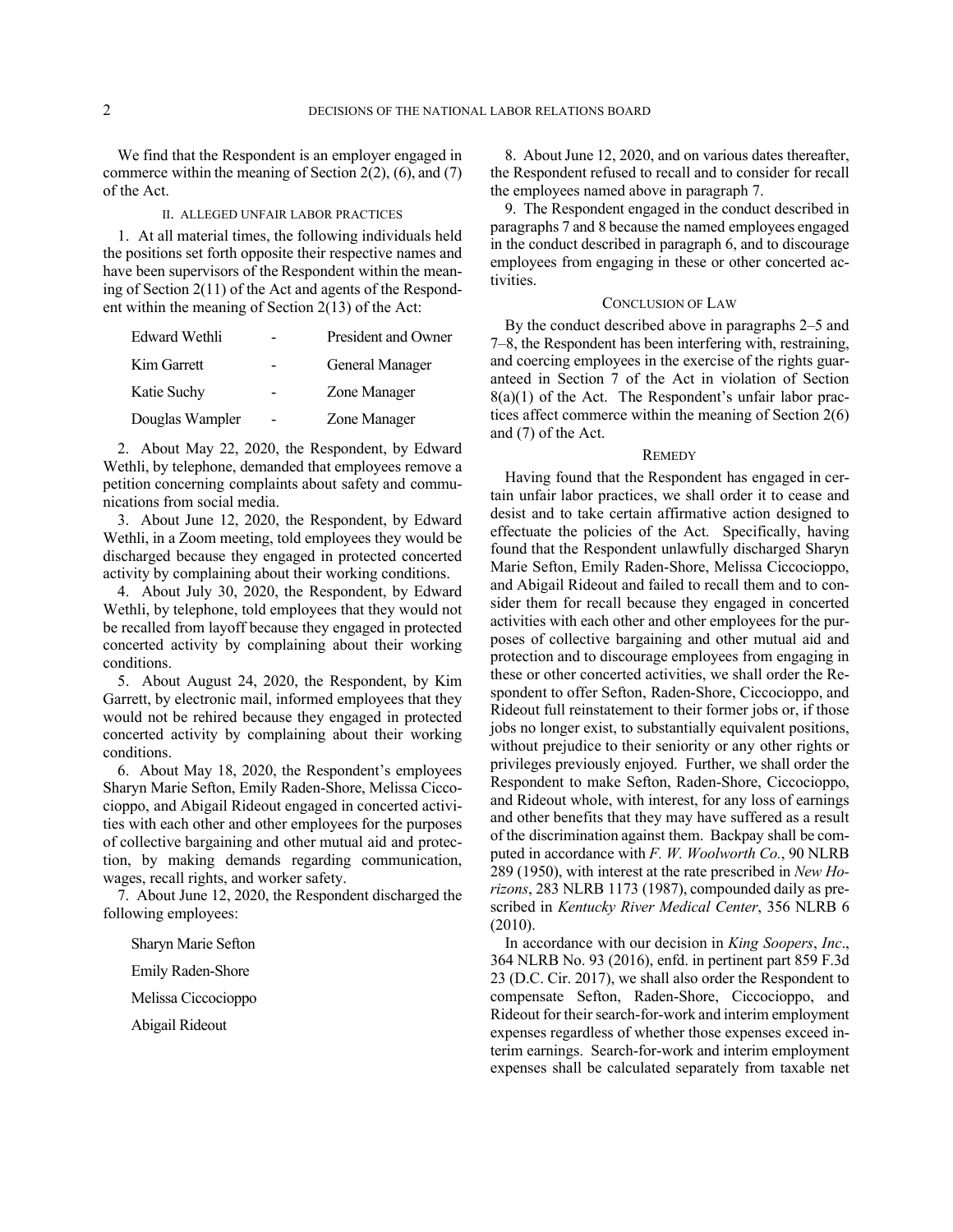backpay, with interest at the rate prescribed in *New Horizons*, supra, compounded daily as prescribed in *Kentucky River Medical Center*, supra.

We shall also order the Respondent to compensate Sefton, Raden-Shore, Ciccocioppo, and Rideout for the adverse tax consequences, if any, of receiving lump-sum backpay awards, and file with the Regional Director for Region 6, within 21 days of the date the amount of backpay is fixed, either by agreement or Board order, a report allocating the backpay awards to the appropriate calendar years for each employee. *AdvoServ of New Jersey, Inc.*, 363 NLRB 1324 (2016). In addition to the backpay-allocation report, we shall order the Respondent to file with the Regional Director for Region 6 a copy of each backpay recipient's corresponding W-2 form(s) reflecting the backpay award. *Cascades Containerboard Packaging*, 370 NLRB No. 76 (2021).

Further, we will order the Respondent to remove from its files any reference to the unlawful discharges of Sharyn Marie Sefton, Emily Raden-Shore, Melissa Ciccocioppo, and Abigail Rideout and to notify them in writing that this has been done and that the unlawful discharges will not be used against them in any way.

### ORDER

The National Labor Relations Board orders that the Respondent, Ed's Beans Inc., d/b/a Crazy Mocha Coffee, Cranberry Township, Pennsylvania, its officers, agents, successors, and assigns shall

1. Cease and desist from

(a) Demanding that employees remove petitions concerning complaints about safety and communications from social media.

(b) Telling employees they would be discharged because they engaged in protected concerted activity by complaining about their working conditions.

(c) Telling employees that they would not be recalled from layoff because they engaged in protected concerted activity by complaining about their working conditions.

(d) Discharging employees because they engaged in concerted activities with each other and other employees for the purposes of collective bargaining and other mutual aid and protection and to discourage employees from engaging in these or other concerted activities.

(e) Refusing to recall employees and to consider them for recall because they engaged in concerted activities with each other and other employees for the purposes of collective bargaining and other mutual aid and protection and to discourage employees from engaging in these or other concerted activities.

(f) In any like or related manner interfering with, restraining, or coercing employees in the exercise of the rights guaranteed them by Section 7 of the Act.

2. Take the following affirmative action necessary to effectuate the policies of the Act.

(a) Within 14 days from the date of this Order, offer Sharyn Marie Sefton, Emily Raden-Shore, Melissa Ciccocioppo, and Abigail Rideout full reinstatement to their former jobs or, if those jobs no longer exist, to substantially equivalent positions, without prejudice to their seniority or any other rights or privileges previously enjoyed.

(b) Make Sefton, Raden-Shore, Ciccocioppo, and Rideout whole for any loss of earnings or other benefits suffered as a result of the unlawful discharges and the failure to recall them and to consider them for recall since June 12, 2020, with interest, in the manner set forth in the remedy section of this decision.

(c) Compensate Sefton, Raden-Shore, Ciccocioppo, and Rideout for the adverse tax consequences, if any, of receiving a lump-sum backpay award, and file with the Regional Director for Region 6, within 21 days of the date the amount of backpay is fixed, either by agreement or Board order, a report allocating the backpay award to the appropriate calendar years.

(d) File with the Regional Director for Region 6 a copy of each backpay recipient's corresponding W-2 form(s) reflecting the backpay award.

(e) Within 14 days from the date of this Order, remove from its files any reference to the unlawful discharges of Sefton, Raden-Shore, Ciccocioppo, and Rideout, and within 3 days thereafter, notify them in writing that this has been done and that the discharges will not be used against them in any way.

(f) Preserve and, within 14 days of a request or such additional time as the Regional Director may allow for good cause shown, provide at a reasonable place designated by the Board or its agents all payroll records, social security payment records, timecards, personnel records and reports, and all other records, including an electronic copy of such records if stored in electronic form, necessary to analyze the amount of backpay due under the terms of this Order.

(g) Post at its Cranberry Township, Pennsylvania facility copies of the attached notice marked "Appendix."<sup>4</sup>

<sup>4</sup> If the facility involved in these proceedings is open and staffed by a substantial complement of employees, the notices must be posted within 14 days after service by the Region. If the facility involved in these proceedings is closed due to the Coronavirus Disease 2019 (COVID-19) pandemic, the notices must be posted within 14 days after the facility

reopens and a substantial complement of employees have returned to work, and the notices may not be posted until a substantial complement of employees have returned to work. Any delay in the physical posting of paper notices also applies to the electronic distribution of the notice if the Respondent customarily communicates with its employees by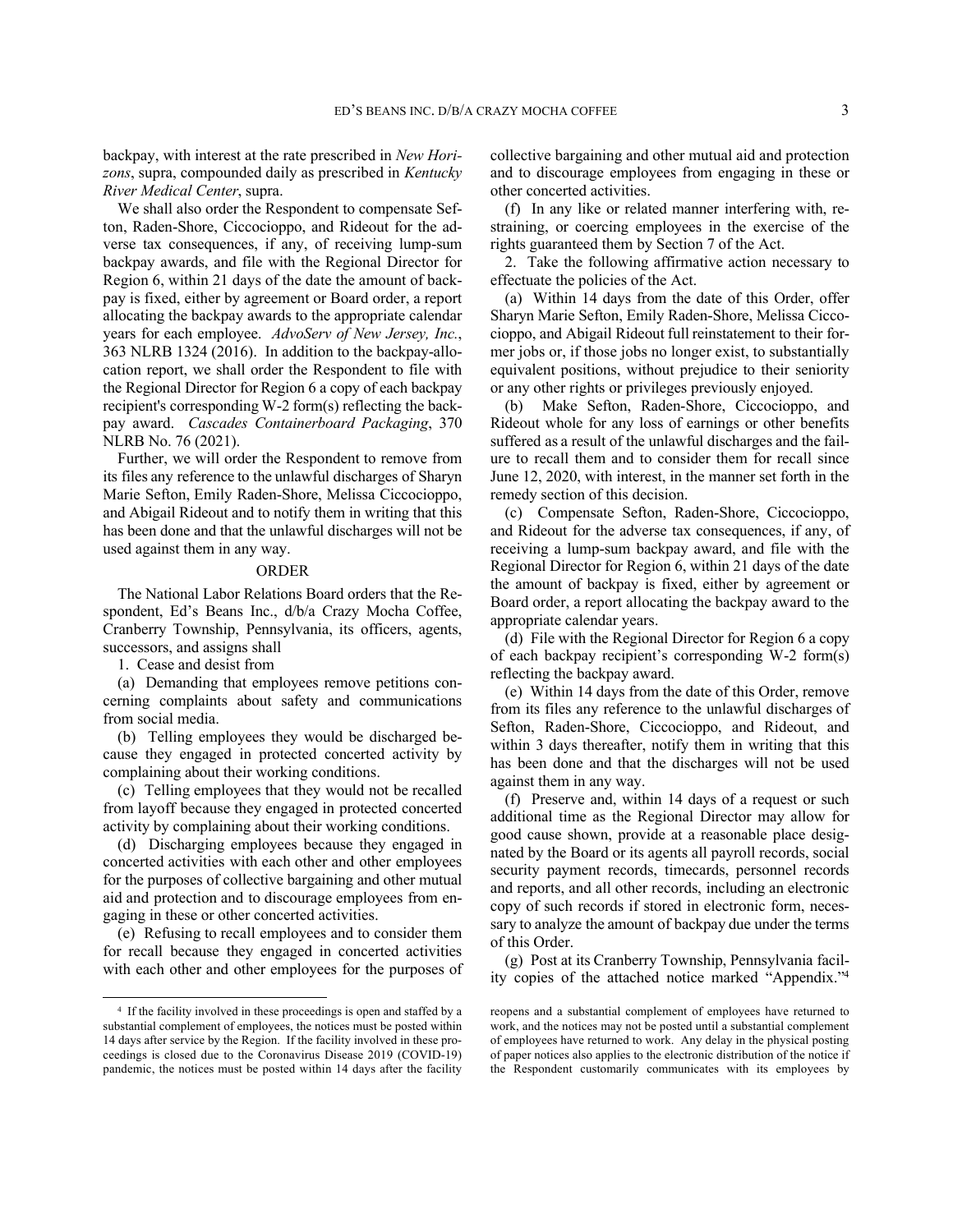Copies of the notice, on forms provided by the Regional Director for Region 6, after being signed by the Respondent's authorized representative, shall be posted by the Respondent and maintained for 60 consecutive days in conspicuous places, including all places where notices to employees are customarily posted. In addition to physical posting of paper notices, notices shall be distributed electronically, such as by email, posting on an intranet or an internet site, and/or other electronic means, if the Respondent customarily communicates with its employees by such means. The Respondent shall take reasonable steps to ensure that the notices are not altered, defaced, or covered by any other material. If the Respondent has gone out of business or closed the facility involved in these proceedings, the Respondent shall duplicate and mail, at its own expense, a copy of the notice to all current employees and former employees employed by the Respondent at any time since May 22, 2020.

(h) Within 21 days after service by the Region, file with the Regional Director for Region 6 a sworn certification of a responsible official on a form provided by the Region attesting to the steps that the Respondent has taken to comply.

Dated, Washington, D.C. June 22, 2021

| Lauren McFerran,    | Chairman |
|---------------------|----------|
| William J. Emanuel, | Member   |
| John F. Ring,       | Member   |

(SEAL) NATIONAL LABOR RELATIONS BOARD

## APPENDIX

# NOTICE TO EMPLOYEES POSTED BY ORDER OF THE NATIONAL LABOR RELATIONS BOARD An Agency of the United States Government

The National Labor Relations Board has found that we violated Federal labor law and has ordered us to post and obey this notice.

### FEDERAL LAW GIVES YOU THE RIGHT TO

Form, join, or assist a union

Choose representatives to bargain with us on your behalf

Act together with other employees for your benefit and protection

Choose not to engage in any of these protected activities.

WE WILL NOT demand that you remove petitions concerning complaints about safety and communications from social media.

WE WILL NOT tell you that you will be discharged because you engage in protected concerted activity by complaining about your working conditions.

WE WILL NOT tell you that you will not be recalled from layoff because you engaged in protected concerted activity by complaining about your working conditions.

WE WILL NOT discharge you because you engaged in concerted activities with each other and other employees for the purposes of collective bargaining and other mutual aid and protection and to discourage employees from engaging in these or other concerted activities.

WE WILL NOT refuse to recall you and to consider you for recall because you engaged in concerted activities with each other and other employees for the purposes of collective bargaining and other mutual aid and protection and to discourage employees from engaging in these or other concerted activities.

WE WILL NOT in any like or related manner interfere with, restrain, or coerce you in the exercise of the rights listed above.

WE WILL, within 14 days from the date of this Order, offer Sharyn Marie Sefton, Emily Raden-Shore, Melissa Ciccocioppo, and Abigail Rideout full reinstatement to their former jobs or, if those jobs no longer exist, to substantially equivalent positions, without prejudice to their seniority or any other rights or privileges previously enjoyed.

WE WILL make Sharyn Marie Sefton, Emily Raden-Shore, Melissa Ciccocioppo, and Abigail Rideout whole for any loss of earnings or other benefits suffered as a result of the discrimination against them, with interest.

WE WILL make Sefton, Raden-Shore, Ciccocioppo, and Rideout whole for any loss of earnings or benefits suffered as a result of the unlawful discharges and the failure to recall them and consider them for recall since June 12, 2020, with interest.

electronic means. If this Order is enforced by a judgment of a United States court of appeals, the words in the notice reading "Posted by Order of the National Labor Relations Board" shall read "Posted Pursuant to a

Judgment of the United States Court of Appeals Enforcing an Order of the National Labor Relations Board."